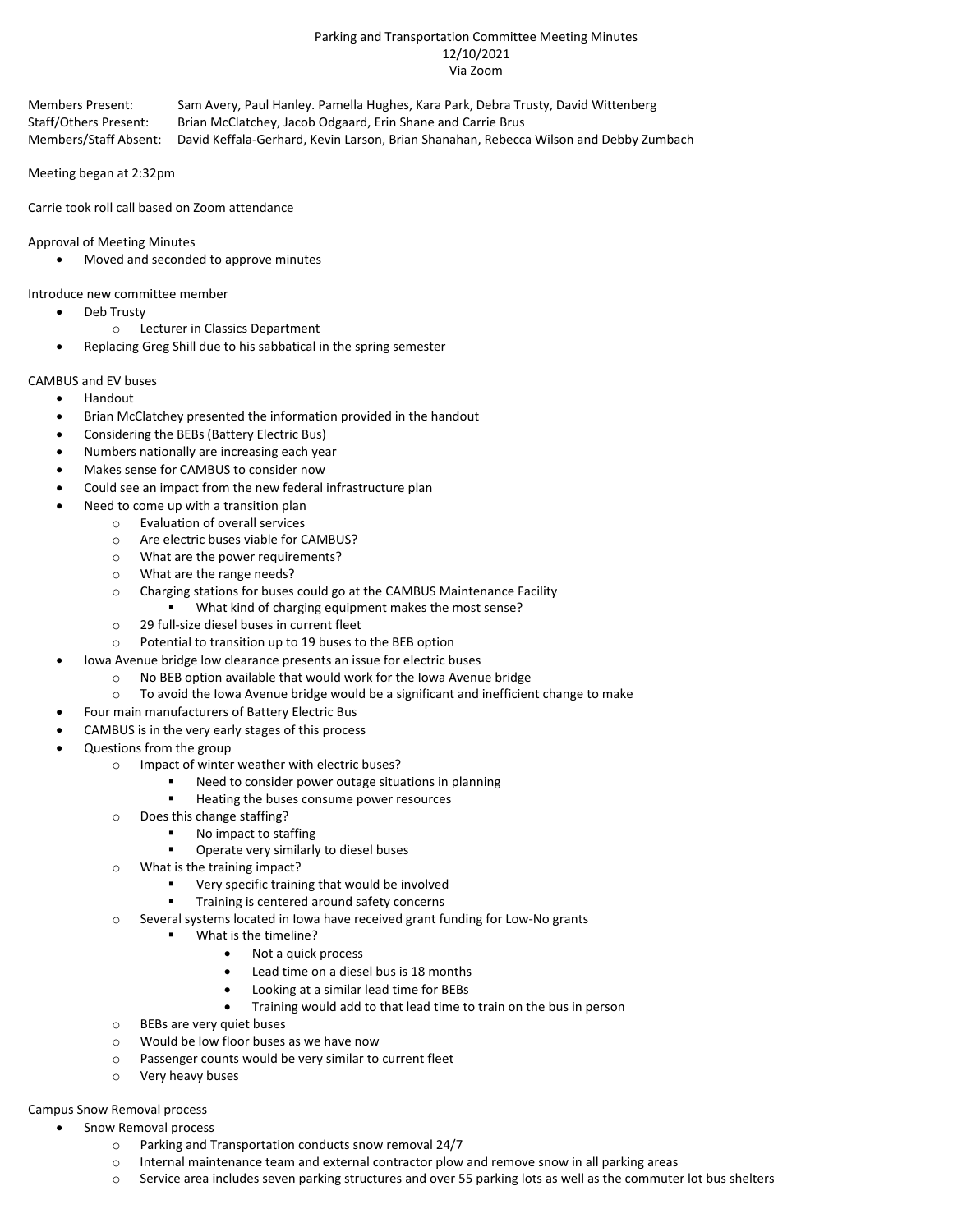- o Facilities Management, Housing & Dining, UIHC Grounds and Athletics have snow removal responsibilities as well
- Campus Snow Responsibility Map is on the departmental website
- Service Priorities
	- o Each event is unique and different priorities present themselves
	- o Parking Ramps
		- Removal begins after event
		- Dump/haul snow in the overnight hours
		- Snow load and rooftop icing are major concerns
	- o Surface Lots
		- **Removal techniques shift with storm timing**
		- Some lots will see snow piles while other lots have the snow hauled away
- Budgeting for winter weather
	- o Based on historical costs
	- $\circ$  Snow removal contractor costs are defined by the University contract
	- o Majority of costs come from the contractor

#### Parking and Transportation options for students and permit growth review

- Student parking options
	- o Promotion of alternative modes
	- $\circ$  CAMBUS frequency and coverage<br> $\circ$  Discounted rates for bus passes and
	- Discounted rates for bus passes and 380 Express
	- o Free bicycle parking/registration
	- o Conduct surveys in the fall
- Student permit data
	- o Average student bus passes issued; approximately 2,000 in FY 2019
	- o Average student rideshare users; approximately 375 in FY 2022
- How students learn about options
	- o Website redesigned website this year
	- o Calling and asking questions
	- o Two modules in the Success at Iowa online course in Orientation presentations
	- o Outreach presentations to campus partners
	- Policies and Regulations
		- o Iowa Administrative Code
		- o Requires students to register vehicles
		- o University administration direction and guidance
		- o Parking and Transportation Regulations and website detail all student parking options and rates
- Student parking trends
	- o Current options based on either undergraduate or graduate status and where students live
	- o Sold on first come/first serve basis
	- o Lottery idea is under consideration
	- $\circ$  Most lots are sold out within a few weeks of going on sale  $\circ$  Waitlists are maintained
	- Waitlists are maintained
	- o No caps on motorcycle parking and day permits
	- o Largest growth areas are in Night and Weekend permits, Hawkeye Storage and Motorcycles
- Student permits issued
	- o Rebounding to pre-pandemic levels
	- o Night and Weekend permits are exploding in popularity at only \$5 per month
- Student permit revenue
	- o Starting to increase
- Motorcycle parking permits
	- o No cap on permits
	- o Starting to increase
	- o Shortage in space in specific areas on campus
	- Feedback and questions from the group
		- o Lottery system idea
			- No parking for freshmen
			- Need to present this idea to administration
			- Lottery system for sophomores through graduate students
		- o Student proximity to campus
			- Space is limited in those lots
		- o Students who live in dorms only qualify for Hawkeye Storage
		- o Lot 3
			- Day Permit allowed to park there during the day
			- No cap on this
		- o Walking times
			- Need to promote this option
			- Use of Transit App
			- Trip planner feature